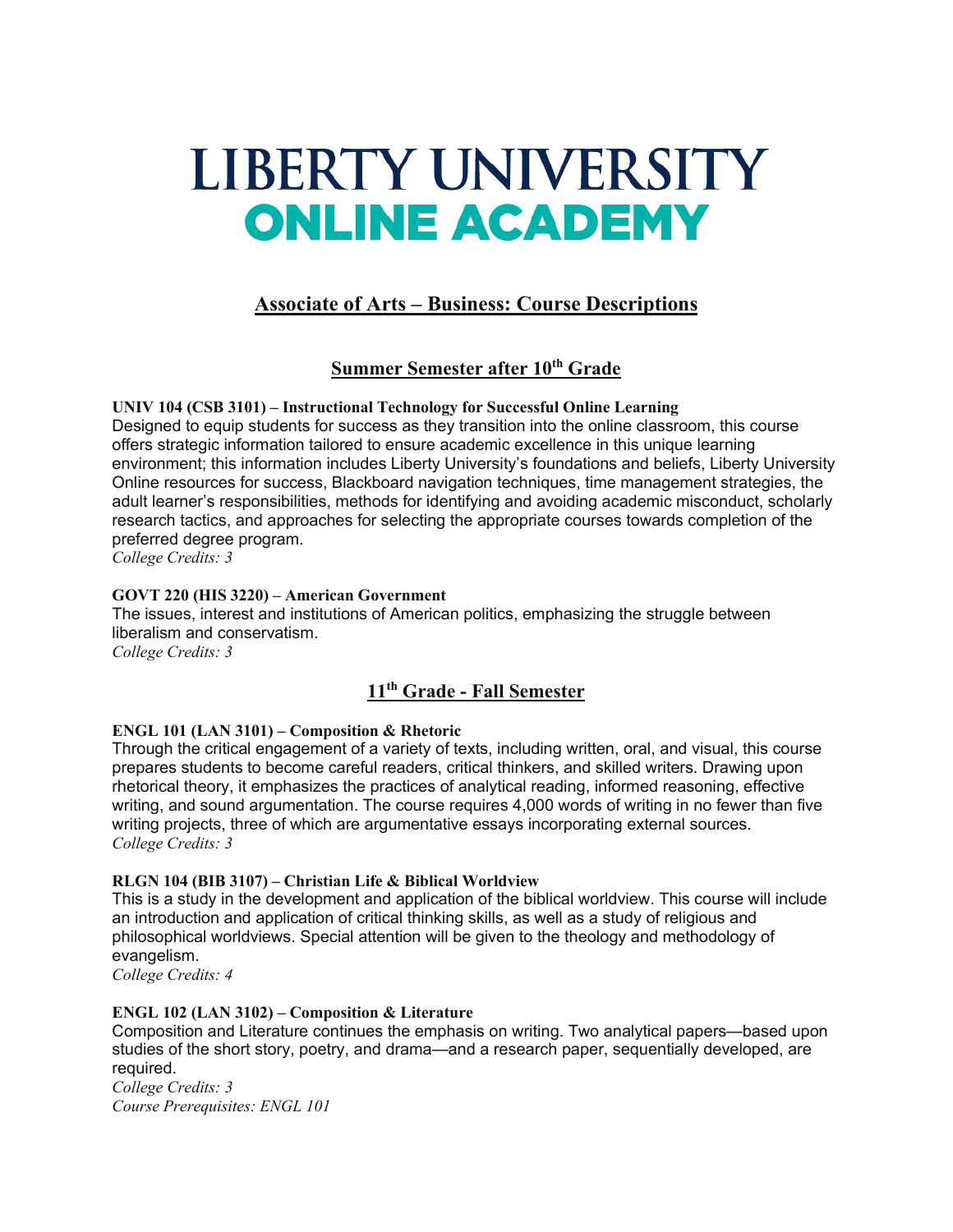#### **BIBL 104 (BIB 3106) – Survey of Old & New Testament**

This survey course is designed to lay a foundational understanding of Scripture via a historical survey of the Old and New Testaments. The student will engage a range of learning activities related to the issues interacting with biblical literature, basic hermeneutical principles, key themes and persons of the canon, and the redemptive theme of Scripture.

*College Credits: 4*

# **11th Grade - Spring Semester**

## **COMS 101 (LAN 3103) – Speech Communication**

Study and practice in communicating ideas competently in public speaking. Students are also given a foundation for the development of communication skills in other human communication contexts, including dyadic and small group communication.

*College Credits: 3*

# **BUSI 201 (CSB 3201) – Intermediate Business Computer Applications**

This laboratory experience offers the student a hands-on introduction to an electronic spreadsheet, a database program, and a presentation program. Upon this foundation, intermediate database and intermediate and advanced spreadsheet skills are taught. Throughout the course, there is an emphasis on the integration of the applications as they are applied to personal and organizational tasks. This course provides the IT foundations that are applicable for all curriculums. *College Credits: 3*

## **ECON 213 (MAT 3213) – Principles of Microeconomics**

Free market thought will be evaluated from the Christian perspective. The supply and demand model is used to analyze microeconomic issues including market structures, government regulations, labor market, financial market, and international trade. *College Credits: 3*

#### **BUSI 300 (CSB 3300) – Business Communications**

Essential to all business professionals is a sound understanding of the theories and practice of organizational communication. This dynamic course presents the fundamentals of written, verbal, nonverbal, and technological communication. *College Credits: 3*

# **Summer Semester after 11th Grade**

# **BIOL 101 (SCI 3101) – Principles of Biology**

An examination of the fundamental characteristics common among living things. Emphasis is placed upon studies of the cell, energy, metabolism, reproduction, heredity, ecology, phylogeny and the diversity of life.

*College Credits: 3*

#### **BIOL 103 (SCI 3103) – Principles of Biology Lab**

Laboratory exercises selected to demonstrate basic biological concepts. Emphasis is on plant and animal cell chemistry, composition and function, organismal structure and function, biological diversity and population ecology.

*College Credits: 1*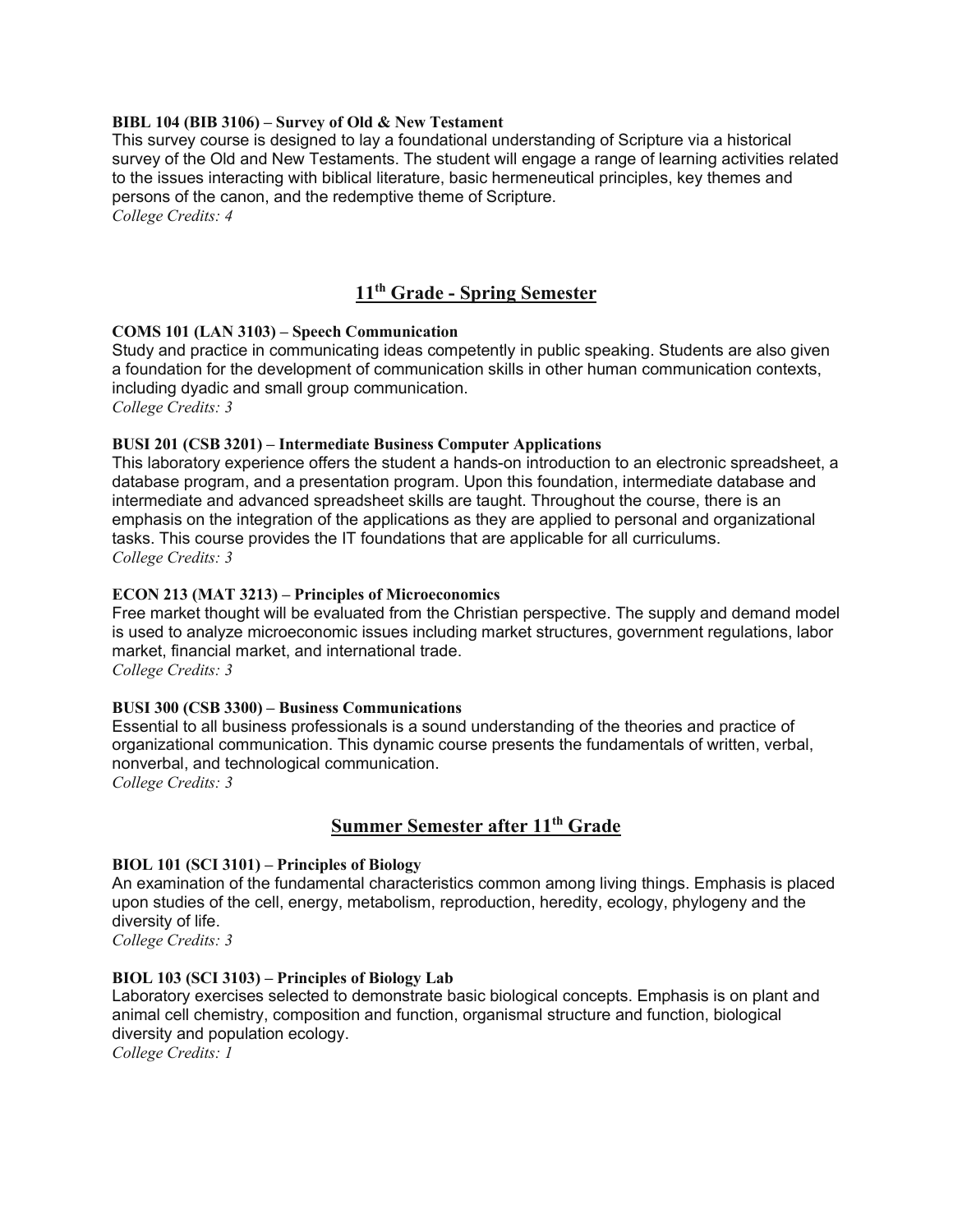## **BUSI 230 (CSB 3230) – Intro to Probability & Statistics**

Introduction to descriptive statistics and probability, probability distributions, estimation, tests of hypotheses, chi-square tests, regression analysis, and correlation with applications in business and science.

*College Credits: 3*

*Course Prerequisites: MATH 110 or Math Assessment*

# **12th Grade – Fall Semester**

## **ENGL 202 (LAN 3202) – American Literature II**

A survey of American literature following the American Renaissance. Two critical papers are required. *College Credits: 3*

*Course Prerequisites: ENGL 101 & ENGL 102*

## **ACCT 211 (CSB 3211) – Financial Accounting**

A study of basic transactions, general ledger accounts, books of original entry, closing and adjusting entry processes, trial balances, financial statements, accounting for assets, liabilities, sole proprietorship, equity, revenues, and expenses. *Course has additional \$35 fee for course materials College Credits: 3*

*Course Prerequisites: MATH 201 or BUSI 230*

#### **BUSI 301 (CSB 3301) – Business Law**

Designed to increase the understanding of the American legal system and those legal principles which apply to the business environment. Business organizations, torts, contracts, employment relationships and issues, intellectual property, and international law are among the topics discussed. *College Credits: 3*

#### **ACCT 212 (CSB 3212) – Managerial Accounting**

A study of the fundamentals of managerial accounting with an emphasis on financial statement analysis, cost accounting measurement systems, cost-volume-profit analysis, managerial decisionmaking concepts, operational budgeting, standard cost systems and capital budgeting. *College Credits: 3*

*Course Prerequisites: ACCT 211*

# **12th Grade – Spring Semester**

#### **THEO 104 (BIB 3104) – Intro to Theology Survey**

This course is an introduction to the basic tenets of Christianity. *College Credits: 4*

#### **BUSI 303 (CSB 3303) – International Business**

An introduction to the field of international business. Topics to be covered include country differences in political economy and culture; cross-border trade and investment; the global monetary system; global strategy; global market; and product development; global operations management; and global human resources management. *College Credits: 3*